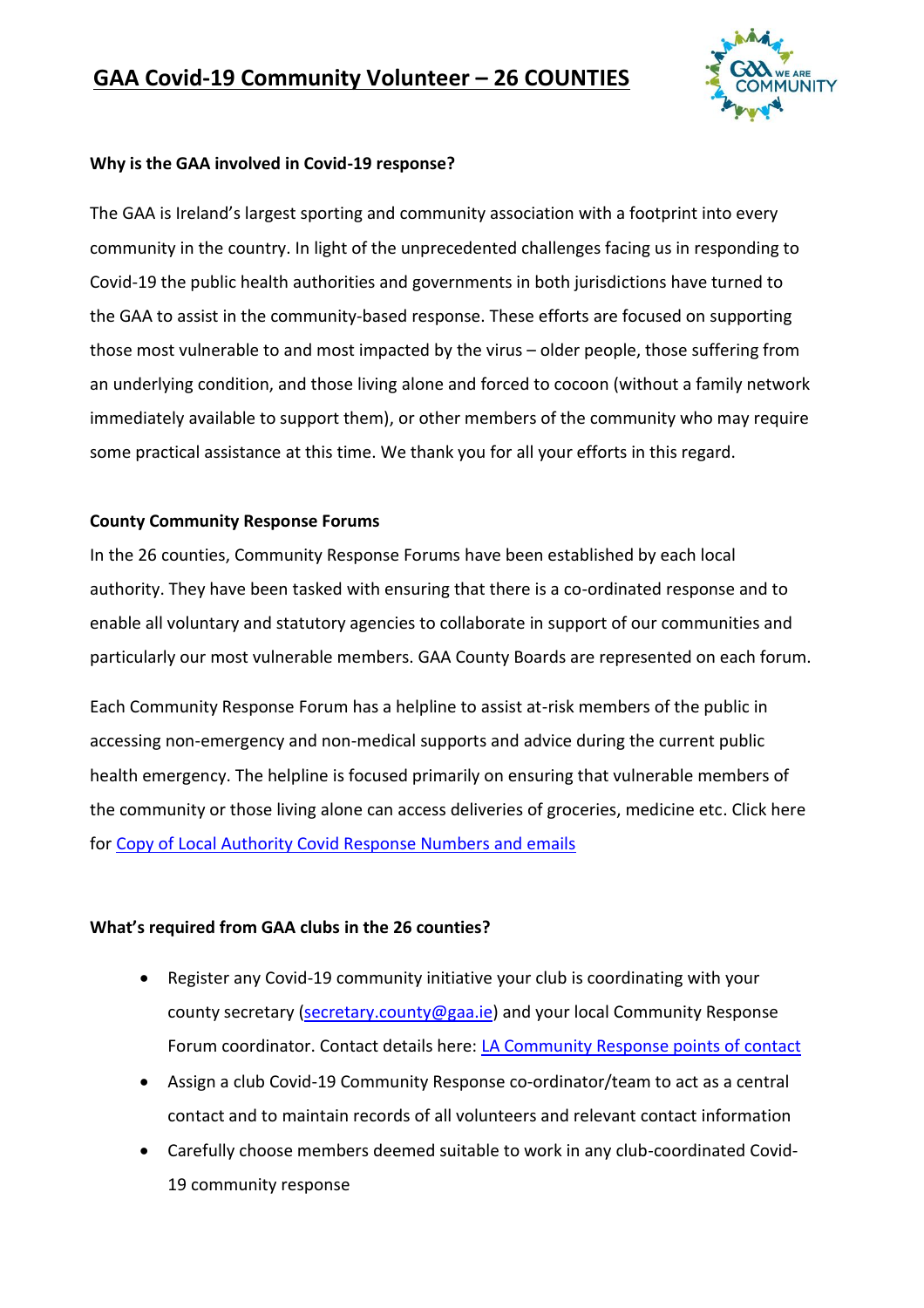# **GAA Covid-19 Community Volunteer – 26 COUNTIES**



- Make sure all Covid-19 volunteers are issued a copy of this document
- If the sustainability of the service your club is offering is difficult to guarantee as the crisis continues, you are encouraged to register your initiative with Volunteer Ireland where additional volunteers may be available to assist. (The link to the Volunteer Centre in each county is available here: [https://www.volunteer.ie/about-us/vcs-and](https://www.volunteer.ie/about-us/vcs-and-viss/find-your-vcvis/)[viss/find-your-vcvis/](https://www.volunteer.ie/about-us/vcs-and-viss/find-your-vcvis/))

## **Tasks of a GAA Covid-19 Community Volunteer**

Below is a list of the types of services being offered by each Community Response Forum. Please note the GAA-designated activities under 4A and 4D below (these categories include the GAA Club Together initiative with SuperValu and Centra)

| 4A             | Collection and Delivery - Food, essential<br>household items, fuel, medication in line with<br>guidance | GAA/Rural Link, other<br>volunteers from Volunteer<br>Centres |
|----------------|---------------------------------------------------------------------------------------------------------|---------------------------------------------------------------|
| 4B             | Transport to: Community testing centres,<br>Clinical Assessment Hubs GP and hospital<br>appointments    | Local Authority                                               |
| 4C             | Social Isolation, supports, engagement                                                                  | Alone, others                                                 |
| 4 <sub>D</sub> | Meals and their delivery                                                                                | Meals on Wheels / GAA                                         |
| 4E             | Garda-related                                                                                           | Garda Siochana                                                |
| 4F             | Other medical / health needs                                                                            | <b>HSE</b>                                                    |

*A GAA volunteer role will NOT include providing home-help, medical care, mental health services, counselling or care assistance and you should not take on these roles. Requests for such supports should be immediately referred/directed to your Community Response Forum.*

## **Recruitment details for the role**

• Volunteers should be GAA members unless directed to the club through the official networks of Volunteer Ireland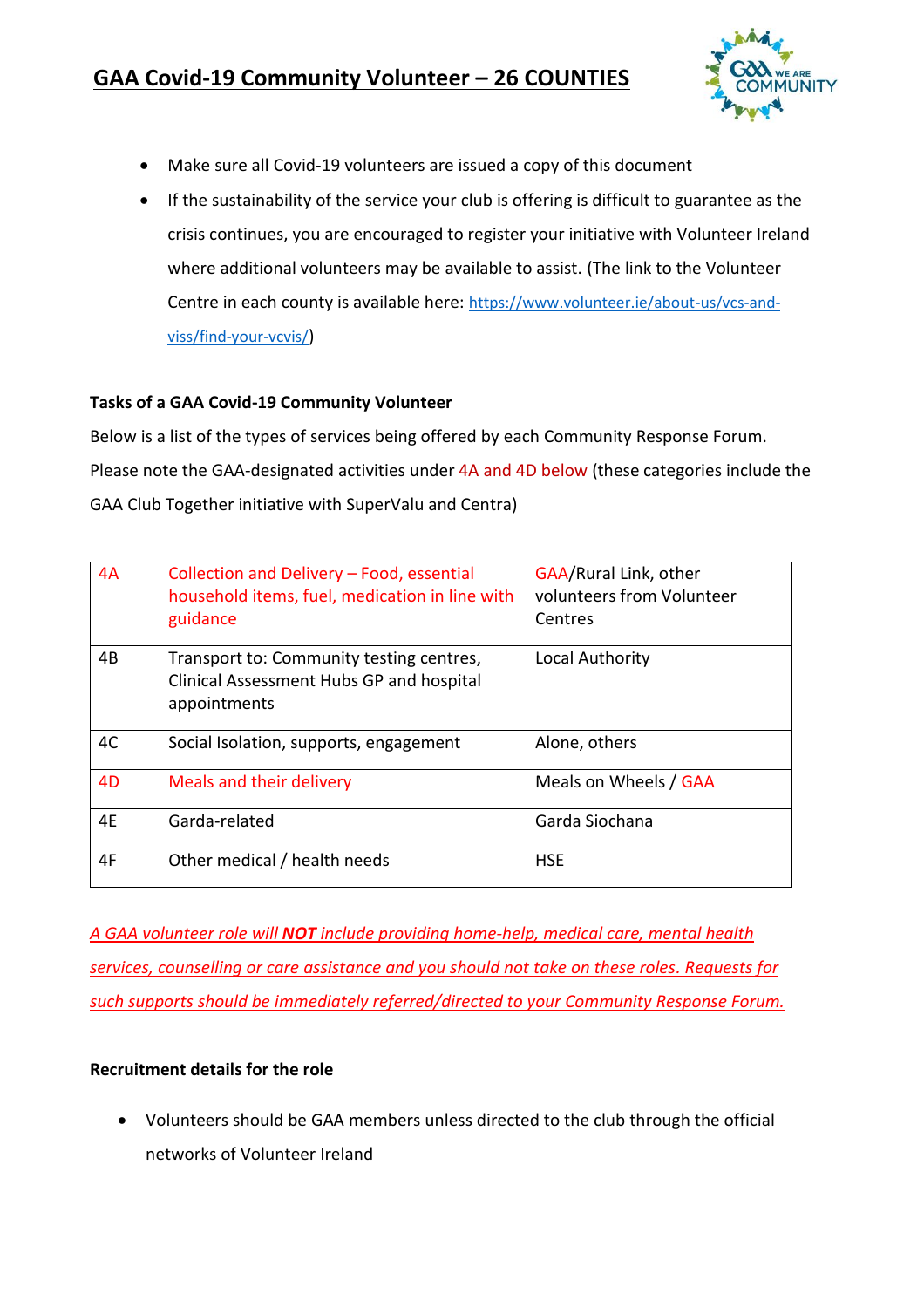

- Volunteers must be aged 18+
- While volunteer roles falling under **4A & 4D** (above) will **NOT** require an individual to be vetted certain future circumstances may arise where the GAA could be called upon to assist projects directed by other entities including the HSE, local authorities, charities etc.

Such projects may entail a requirement to be vetted. As this work is additional to traditional roles for which GAA members are vetted, Croke Park will assist you in the vetting requirement.

- Therefore, we are requesting that all GAA Covid 19 Community Volunteers access the GAA vetting website at [www.gaa.ie/the-gaa/child-welfare-and-protection/vetting.](http://www.gaa.ie/the-gaa/child-welfare-and-protection/vetting) When you commence the process you should choose the role title '**GAA Community Covid 19 Initiative'** from the new drop box in our vetting forms. It's the last role option in the list of options contained in the drop box.
- If a club participates in a community response that falls outside **4A or 4D**, as per the examples above, club volunteers will be asked to produce their Covid-19 vetting disclosure. We can supply each person with their vetting disclosure on an individual basis. Please email: [evetting@gaa.ie](mailto:evetting@gaa.ie) to request yours.

## **Volunteer task locations:**

Tasks will be undertaken within your immediate locality. If your volunteering requires you to travel outside your 2km radius a permission certificate can be provided by your Community Response Forum. It will be the responsibility of the club Covid-19 coordinator to ensure that club volunteers have any necessary certificates.

## **Motor insurance advice**

To fulfil collection & delivery roles volunteers will require use of personal transport. Advice from Insurance Ireland is that motorists will not need to extend existing use cover. However, all volunteers are advised to contact their own insurance company or broker to confirm.